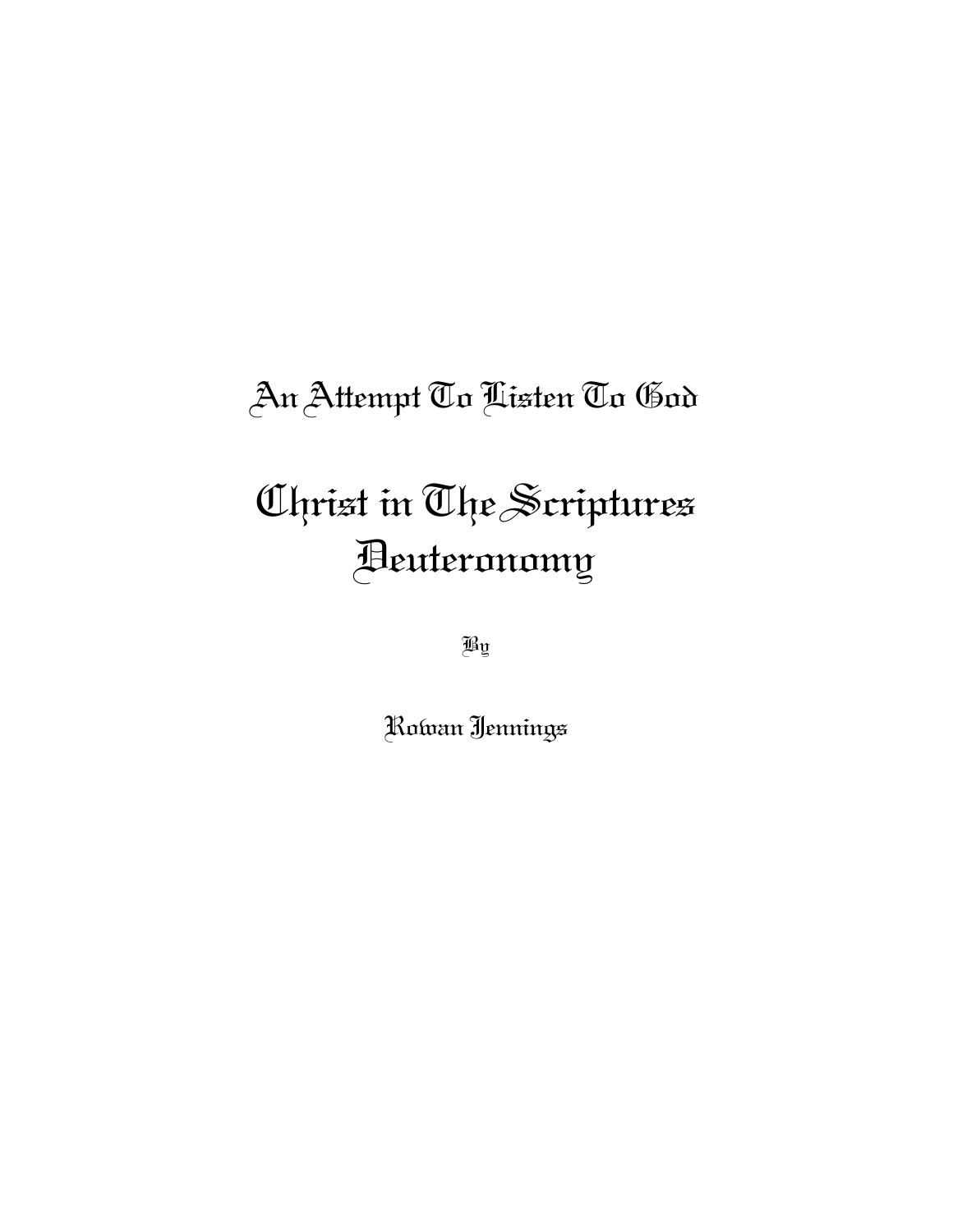#### **Introduction**

To the best of my knowledge the following are the only foreshadowings of our Lord in Deuteronomy:

- a) Moses as the Prophet (ch. 18:15, 18)
- b) The Rock (ch. 32:4, 15, 18, 30, 31)
- c) The Urim and the Thummim (ch. 33:8)

What wonderful truths the Lord teaches us in these pictures. I do not mention the Cities of Refuge since they are mentioned in Numbers 35:11-16; Deuteronomy 4:41-43; 19:1-9, but because they are specified in Joshua, they will be taken up in the meditation of Christ in that book.

#### **The Urim and The Thummim**

Regarding the Urim and the Thummim, it is soon discovered we are not told exactly what these were or how they were used. It is understood the names mean "light" and "perfection" and from the mentions of them, they indicate the verdict of God on various matters. They were in the "breastplate of judgment" and the word translated "judgment" is "mishpat" which was part of Aaron's regalia of whom it says: " he shall bear the judgment (the verdict of God) of the children of Israel . . . before the Lord continually" (Ex. 28:30).

- a) When Joshua was chosen it states: "He shall stand before Eleazar the priest, who shall ask counsel for him after the judgment of the Urim" (Num. 27:21), that is to learn the verdict of God's decree on a situation.
- b) When Saul had turned from God: "the Lord answered him not . . . by the Urim" (1 Sam. 28:6), that is God refused to give him counsel.
- c) The time came for Nehemiah to make a decision on a major issue, yet it was not left to his own or his counselor's decision, for none could be given until there: "stood up a priest with Urim and Thummim" (Ezra 2:63; Neh. 7:65).

This type foreshadows our Lord in His position as the adjudicator appointed by God, and able to judge perfectly due to His own perfections as "light and perfection". With Christ adjudicating for God there is no swaying of a verdict due to ones position or relationship to Him for with Him there is "no respect of persons" (Rom. 2:11); "True and righteous are His judgments" (Rev. 19:2; 16:7). This judge never has to rethink a case, or review, or reverse a verdict for: "Every one of Thy righteous judgments endureth for ever" (Psa. 119:160). There is never any covertness in His determinations for: "The judgments of the Lord are true and righteous altogether" (Psa. 19:9).

He is not only the Judge but also the executor of the judgment (Jn. 5:22, 27) with His judgeship based on Him being the Son of Man (Jn. 5:22, 27). Being God He is omniscient, therefore there is nothing hid from His eyes and He knows everything about everyone, everywhere. He perfectly follows God's principles of judgment which are: "according to truth (Rom. 2:2); "according to his deeds" (Rom. 2:6); "without respect of persons" (Rom. 2:11); "according to knowledge" (Rom. 2:12 that is the awareness of the law of God); and able to judge "the secrets of men" (Rom. 2:16). Because He is omnipotent, when His verdict is given there is no debating it, and being holy there is no questioning its justice. His court is not flattered by bright lights or the world's acclamations, and there is no lightness in His judicial proceedings. He can judge each individual perfectly for none can point a finger at a discretion on His part. He said openly to his accusers: "Which of you convinceth me of sin?" (Jn. 8:46). Abraham spoke the words of truth when he said: "Shall not the Judge of all the earth do right?" (Gen. 18:25). On the lower level, there are times in life when we think "Why does God not step in and do something?" or "If only such and such had happened six months ago". Let us rest in quietness that the Judge of all the earth is still doing right.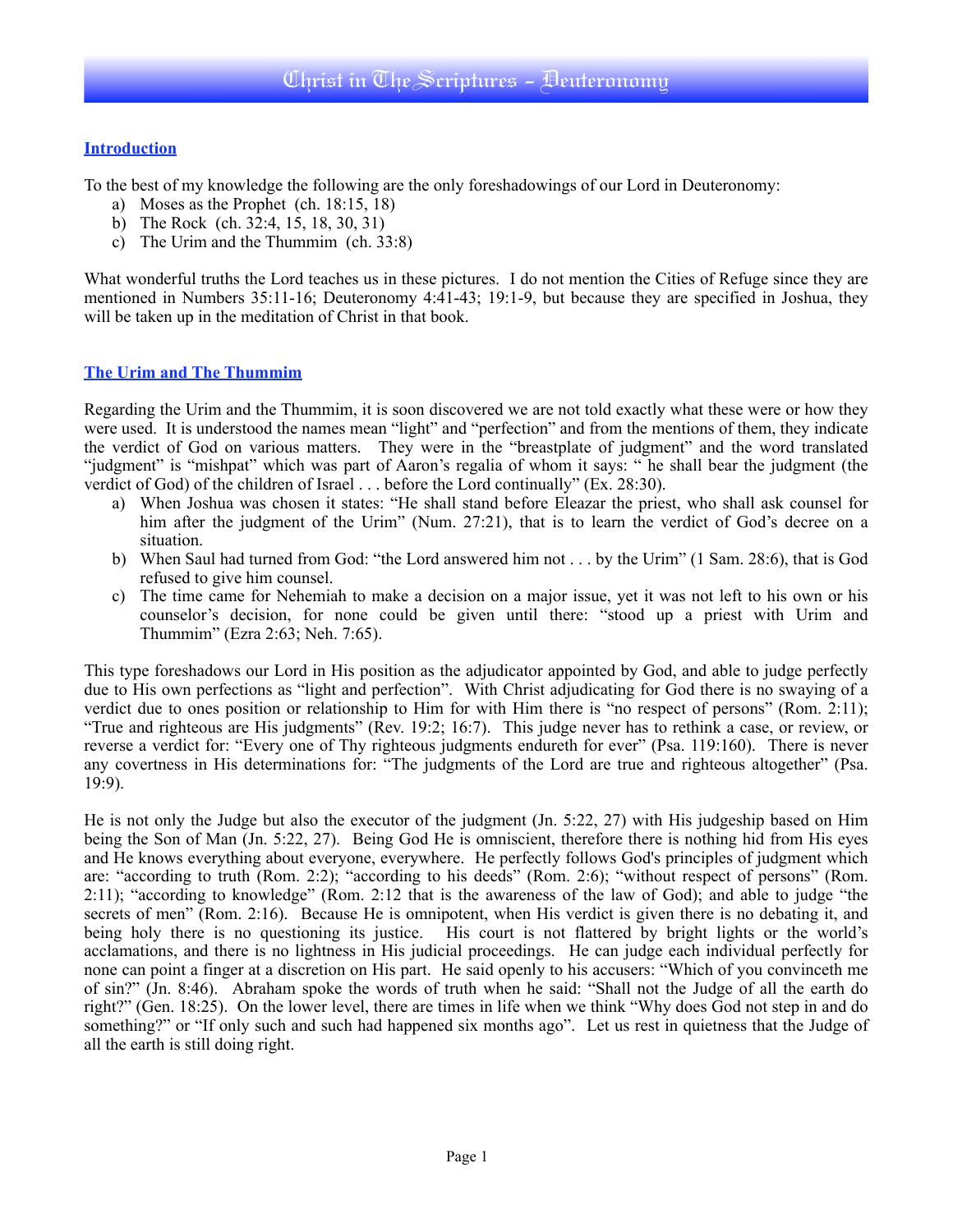#### **The Prophet Like Unto Moses**

In the Old Testament God used three terms to describe a prophet, and all three are found in only one verse: "Now the acts of David the king, first and last, behold, they are written in the book of Samuel the "seer" (ro'eh), and in the book of Nathan the "prophet" (nābī), and in the book of Gad the "seer" (hozeh) (2 Chron. 29:29). These were men who saw that which God had done and the reason for it; or as Ezekiel saw that which the people were doing (Ezek. 8:1-17); as well as that which could or would come to pass (Ezek. 6:3-10). Furthermore, they were spokesmen for God declaring His truth to the people. As such they became stewards of the truth of God and faithfulness was to be their hallmark (1 Cor. 4:2).

There are five prophets of whom the Lord was resembled, but each one had failures:

- a) Elijah (Matt. 16:14; Lk. 9:8) was a man who stood for God in dark and dangerous days, but he wanted to give up and die (1 Kgs. 19:4).
- b) Jonah (Matt. 12:41) was who typified the Lord in death, burial and resurrection, but he ran away in disobedience (Jon. 1:3).
- c) John the Baptist (Mal. 3:1; Matt. 11:10) was the Lord's Messenger with a message of repentance, but when things did not go as he envisaged he had doubts concerning who Christ was (Matt.11:3).
- d) Jeremiah (Matt. 16:14) was a man of sorrows yet in the dark hours he felt that God did not listen to his prayers (Lam. 3:8), bitterness filled his soul (Lam. 3:15), and he lost hope (Lam. 3:18).
- e) Moses, a prototype of the Lord as a prophet, and yet he failed in speaking unadvisedly with his lips, and called the people of God rebels (Num. 20:10; Psa. 106:33).

In contrast to all the prophets Christ never knew failure, but as the prophet said: "He shall not fail nor be discouraged" (Isa. 42:4). He was the prophet who spoke with such authority that when the Lord opened the heavens He said: "This is my beloved son: hear Him" (Lk. 9:35).

That which must be considered is at what point and why, did God indicate a Prophet like unto Moses would God raise up? This point is so important that it is mentioned four times (Deut. 18:15, 18; Acts 3:22; 7:37). Moses was a legislator but Moses did not say "a legislator like unto me shall the Lord raise up"; he was an historian, but it is never said "a historian, or ruler, or deliverer, or leader" like unto me shall the Lord raise up, yet he was all of these. A very remarkable thing is that Moses is seen as a prototype of the Lord. What an honor for any man. This was a man who:

- a) Was so intimate with God it is recorded: "Whom the Lord knew face to face". (Deut. 34:10)
- b) In contrast to those who communed with the spirits of darkness, Moses communed and spend long times with the God who is Light and dwells in light (Ex. 24:18; 34:28). Therefore, in contrast to those who communed with the dark world, Moses spoke the words of God. (Deut. 18:9-14)
- c) Was the communicator of God to the people, and who spoke in truth. (Deut. 18:22)
- d) Interceded for the nutritional needs of the people (Ex. 15:25); in the warfare of the people (Ex. 17:9-12); for the sparing of the people (Ex. 32:10-13), and the preservation of their lives, offering his life for theirs (Ex. 32:32).
- e) Who was a Shepherd of the flock. (Isa. 63:11)
- f) Who was faithful. (Heb. 3:1-6)

As a prophet of God Moses spoke with finality on that which the Lord would say (Acts 3:23). In Acts 7:37 it is not the finality of his words but his likeness to Christ in rejection! Moses had been "refused" (denied, rejected Acts 7:35), and this was the very attitude the Jews manifested toward Christ (Acts 3:13-14). The prophet whom God had sent to be their Deliverer from Egypt they rejected, and now they did the same to the greater Prophet, even our Lord. Christ was "a greater than the prophets" (Matt. 12:41) for no other prophet revealed God and the Father more perfectly, spoke the truth of the scriptures more distinctly, and revealed things to come more precisely. He was more than a prophet through whom God spoke, He was the Son.

- a) In contrast to the prophets in their plurality, He stood alone in solitary dignity.
- b) In contrast to them as only men, He was God manifest in flesh.
- c) In contrast to them in their sinfulness, He was intensely holy. (Heb. 7:26)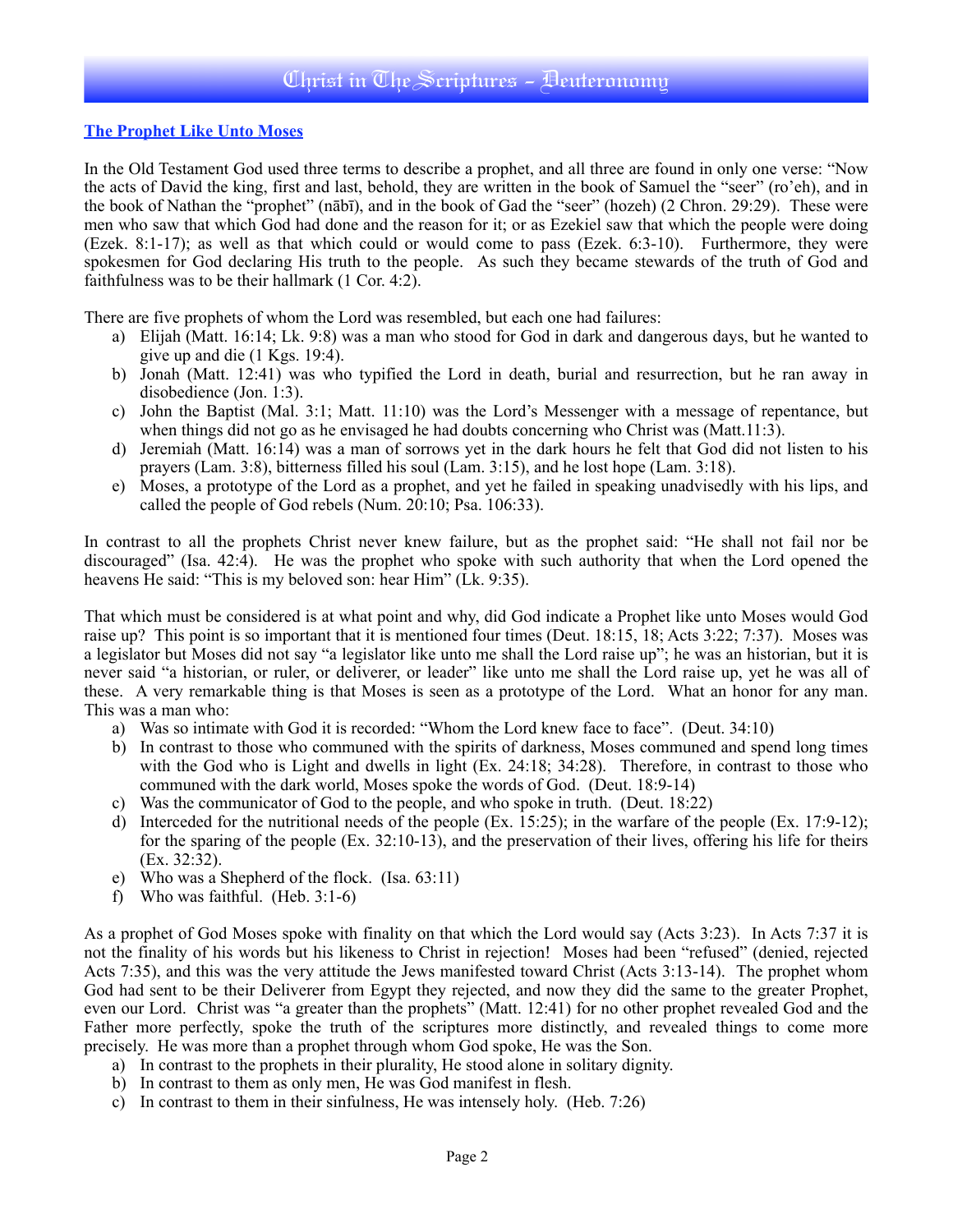#### **Christ The Rock**

One of the best loved hymns in Christian hymnology is "Rock of ages, cleft for me". Yet, one would look in vain for such an expression in the King James Version or most of the other translations. It is, to the best of my knowledge, only in the Darby and Young's literal translation translated as such (Isa. 26:4). Others have the right concept but not these exact words with it being translated as " Everlasting rock" or the "Rock eternal". Associated with the title "Rock" are the expressions:

- a) "The Rock of our salvation" (Psa. 95:1)
- b) "The Rock that is higher than I" (Psa. 61:2)
- c) "The shadow of a great Rock in a weary land" (Isa. 32:2)

There are five individuals who refer to God or Christ as a Rock. They are Moses, David, Isaiah, Paul, and our Lord. When David was speaking to the Lord after the Lord had delivered him from the hand of his enemies and Saul, he spoke of the Lord as a Rock on four occasions (2 Sam. 22:2, 3, 32, 47), and when speaking his last words he called God: "The Rock of Israel" (2 Sam. 23:3). When Moses was about to die the Lord spoke to him telling him to write the song He would give him (Deut. 31:19-22). In that song God is referred to as the Rock in five contexts (Deut. 32:1-43). We know that it was the Lord for Paul writes: "That spiritual Rock that followed them: and that Rock was Christ" (1 Cor. 10:4).

Moses wrote:

- a) "Ascribe ye greatness unto our God. He is the Rock, His work is perfect: for all His ways are judgment: A God of truth and without iniquity, just and right is he." (Deut. 32:3-4)
- b) "For their rock is not as our Rock, even our enemies themselves being judges." (Deut. 32:31)

These men of God were looking back over life and in recalling their experiences with God they spoke of His power, character, works, uniqueness, and it results in worship and praise. Yet, Moses does not ignore the seriousness of the Israelite's sin towards God, their security, for he says:

- a) "But Jeshurun waxed fat, and kicked . . . he forsook God which made him, and lightly esteemed the Rock of his salvation." (Deut. 32:15)
- b) "Of the Rock that begat thee thou art unmindful, and hast forgotten God that formed thee." (Deut. 32:18)

Neither does he ignore the weakness that resulted from their rejection of God. He writes:

a) "How should one chase a thousand, and two put ten thousand to flight, except their Rock had sold them, and the Lord had shut them up?" (Deut. 32:30)

When we meditate on the Lord as the Rock, worship ascends as we see:

- a) The Uniqueness of Him as the Rock. "Who is God, save the Lord? and who is a Rock, save our God?" (2 Sam. 22:32; Psa. 18:31)
- b) His superiority over all other gods (rocks). "For their rock is not as our Rock, even our enemies themselves being judges." (Deut. 32:31; 37)
- c) He is the all sufficient Refuge for His people. "In God is my salvation and my glory: the rock of my strength, and my refuge, is in God." (Psa. 62:7; Psa. 31:1-3)
- d) His perfection in His moral perfections. "Ascribe ye greatness unto our God. He is the Rock, His work is perfect: for all His ways are judgment: a God of truth and without iniquity, just and right is he." (Deut. 32:3-4; Psa. 92:15)
- e) His worthiness of praise. "Ascribe ye greatness unto our God, He is the Rock." (Deut. 32:3)

When the Lord asked the disciples: "Whom do men say that I the Son of man am?" Peter answered: "Thou art the Christ the Son of the living God" (Matt. 16:16). The Lord's response was: "Thou art Peter, and upon this Rock I will build my church" (Matt. 16:18). We recall the words of the Lord when He told the parable of the two men who built houses. One built on sand and the other on the rock (Matt. 7:24-27). One of the lessons was that upon the Rock, that is Christ the Son of the Living God, there is security. This truth stands against every doctrine and teaching his satanic majesty can conceive. He may try to nullify its truths by mockery, derision, cruelty to those who believe it, but when he has done his worst, its truth stands undaunted. Not only the truth of His Person but